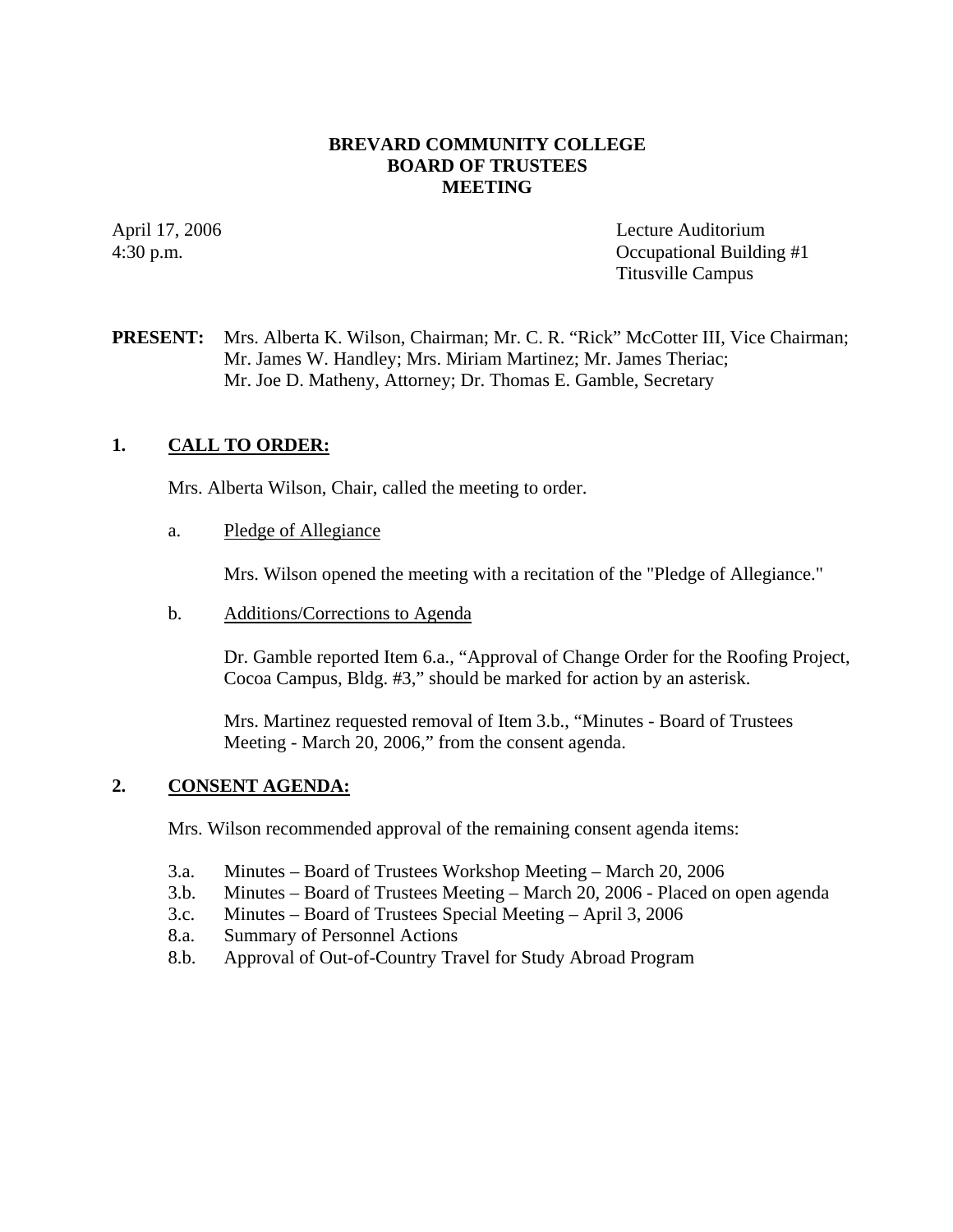Board of Trustees Meeting April 17, 2006 Page -2-

- 9.a. Approval of March Monthly Summary of Income and Expenditures
- 9.b. Approval of DSO Quarterly Reports
- 9.c. Approval of Budget Amendment

Mr. Handley moved approval of the remaining consent agenda items. Mr. McCotter seconded the motion. All those voting in favor of the motion –Handley, McCotter, Martinez, Theriac and Wilson; opposed – none. Motion unanimously approved.

## **3. APPROVAL OF OFFICIAL MINUTES OF PREVIOUS MEETINGS:**

a. Minutes – Board of Trustees Workshop Meeting – March 20, 2006

Approved – consent agenda.

b. Minutes – Board of Trustees Meeting – March 20, 2006

Mrs. Martinez requested the motions made at the March 20, 2006 meeting, following her departure at 5:10 p.m., be revised to remove her name from the voting actions.

> Mrs. Martinez moved approval of the Minutes - Board of Trustees Meeting - March 20, 2006, as revised. Mr. McCotter seconded the motion. All those voting in favor of the motion – Martinez, McCotter, Handley, Theriac and Wilson; opposed – none. Motion unanimously approved.

c. Minutes - Board of Trustees Special Meeting - April 3, 2006

Approved - consent agenda.

### **4. COMMUNICATIONS:**

a. Recognition of Susan Savage, CTV and Dr. Stanley Diment

Dr. Barbara Ake, Provost, Health Sciences, reported that due to unforeseen schedule conflicts neither Ms. Savage nor Dr. Diment were able to attend the meeting as planned. Dr. Ake reported that both have been very involved with the establishment of the Veterinary Technology program and have participated on the advisory committee. Dr. Ake recognized their contributions to BCC as both will be leaving at the end of the term to establish a clinic in Mexico.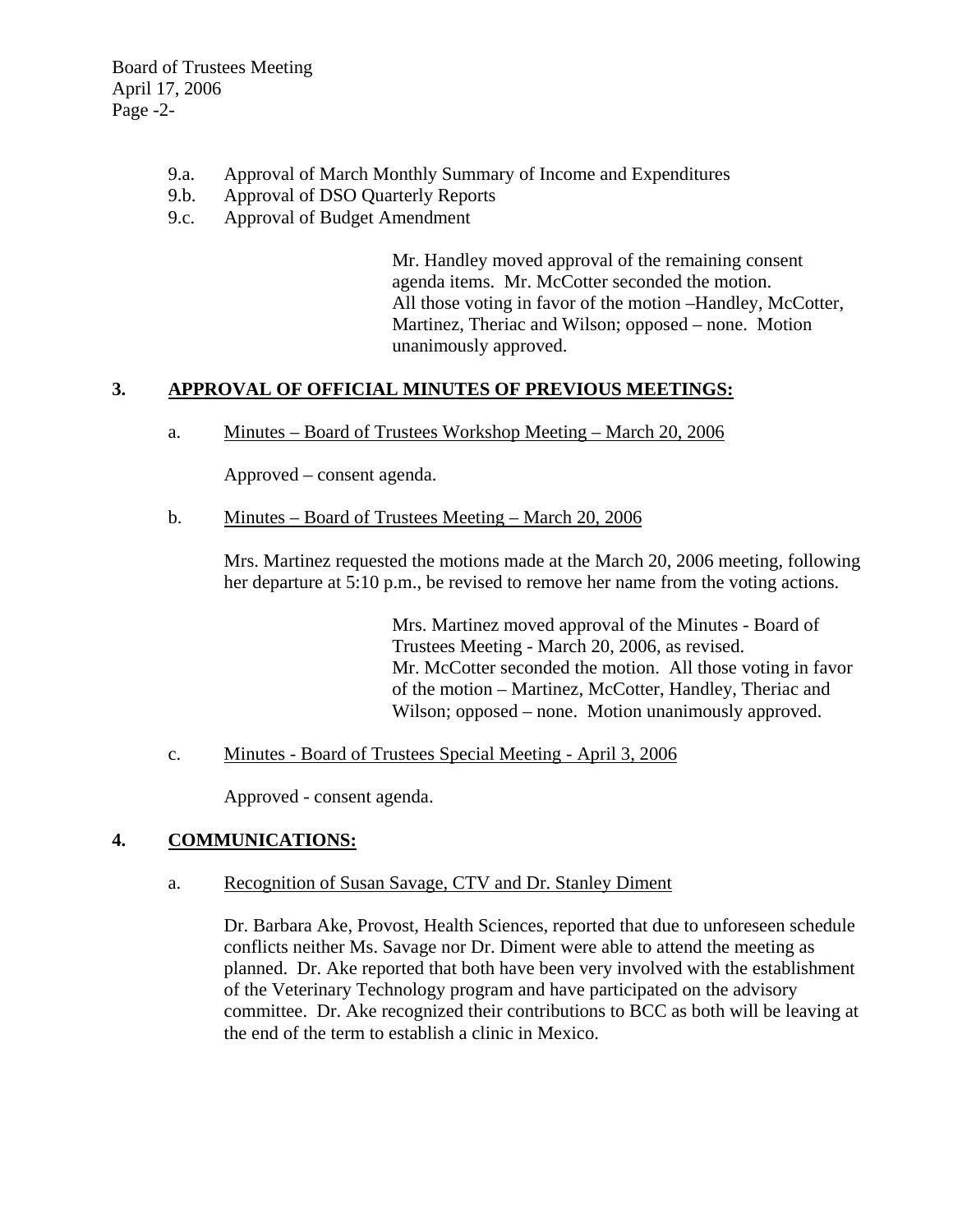#### b. Report by the College Ambassador, Dr. Joe Lee Smith

Dr. Joe Lee Smith, College Ambassador, reported that the Brevard Legacy Project had successful celebrations in three Brevard County locations with a televised basketball game and ribbon-cutting ceremonies. He explained the Legacy Project is a partnership between BCC and the Alumni Association of the historic black high schools of Brevard County (Monroe High School, Cocoa; Gibson High School, Titusville; and Melbourne Vocational/Stone High School, Melbourne) and Carver Junior College to preserve the history and artifacts of these schools. BCC is serving as the collection point for these artifacts which are displayed at the Student Welcome Center on the Cocoa, Melbourne and Titusville Campuses. In addition, there are future plans to display items at the Palm Bay Campus and Moore Multicultural Center. Dr. Smith stated that these schools were phased out more than 38 years ago and preservation of their history is important to the community. He further reported interest has been expressed for possible statewide implementation of similar projects.

Dr. Smith reported that on Friday, March 31, a sold-out crowd participated in the Florida Puerto Rican/Hispanic Chamber of Commerce dinner celebration, where BCC was presented with the Ponce de Leon Award for Educational Institution of the Year. He presented the plaque to Mrs. Wilson, Chairman, and Dr. Gamble.

Dr. Smith reported recruiting efforts for African American students and faculty have improved significantly. He further reported strategies for improving recruitment of Hispanic applicants and retention of minority students, faculty and staff are being developed.

#### c. Report on VoIP

Mr. Tim Marshall, Chief Information Officer, reported on the benefits and future plans of the Voice-Over-Internet-Protocol (VoIP) system and stated that the system was installed last year as a solution to replacing an outdated telephone system. Mr. Marshall further reported that VoIP was a new technology at the time it was implemented at BCC, which integrated phone and data service, thus allowing audio capture of email via phone voice mail, uploading of audio content to Blackboard, etc. In summary, Mr. Marshall reported the implementation of VoIP at BCC has been a great success providing greater functionality at reduced cost, as well as options for future expansion.

### d. Report on Structure of On-line Course

Dr. Kathy Cobb, Provost, Titusville/Virtual Campuses, provided a demonstration of an on-line course from registration to completion. She introduced Ms. Sandy Handfield, Dean, Titusville Student Services, who reported that the college has developed electronic systems to allow on-line access to most student services (i.e. registration, scheduling, advising) eliminating the need for campus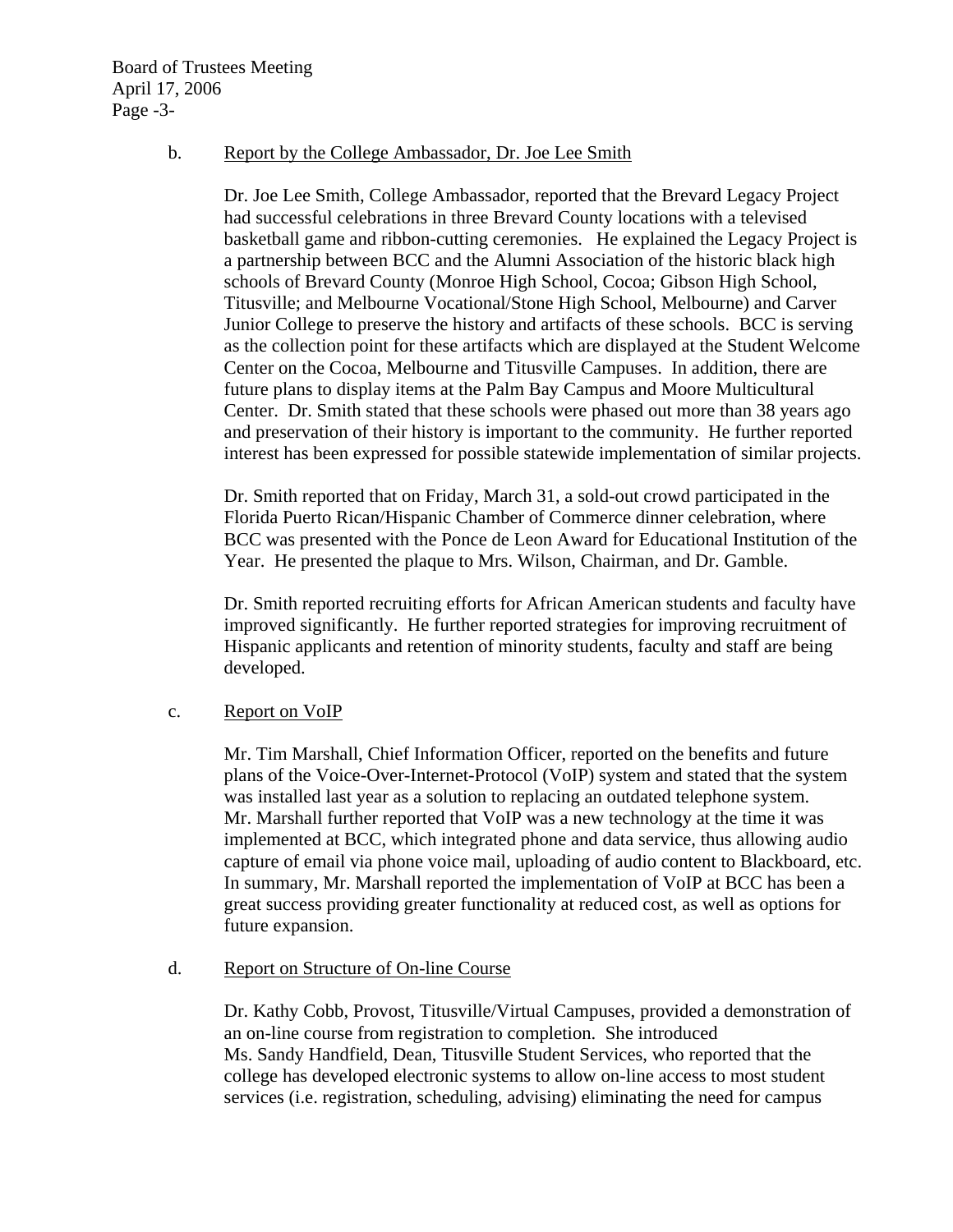Board of Trustees Meeting April 17, 2006 Page -4-

> visits. In addition, tutoring is available 24 hours per day, seven days a week and library research assistance is available 18 hours per day, six days a week. Ms. Handfield reported the college is committed to providing completion of degrees and student services which support virtual enrollments at the same level of quality provided to campus students.

> Dr. Cobb further reported that it is mandatory that all students attend a free orientation to introduce them to systems and requirements to maximize success. Those who are unable to come to campus may participate in the orientation on-line via Blackboard. Dr. Cobb introduced Ms. Elspeth McCulloch, Project Coordinator, Virtual Campus, who provided demonstrations of an on-line orientation, a tutorial emulating the Blackboard environment and several Blackboard tools demonstrating "best practices."

> Ms. McCulloch reported that an anti-plagiarism tool "Turnitin.com" is integrated with Blackboard which provides an immediate report to the instructor regarding any matches on the web which are identified. In addition, exams that are multiple choice or true/false can be automatically graded and entered into the Blackboard grade book.

## **5. CITIZEN'S PRESENTATION:**

None.

## **6. CONSTRUCTION AND DEVELOPMENT:**

#### a. Approval of Change Order for the Roofing Project, Cocoa Campus, Building #3

Mr. Al Little, Vice President, Finance and Administrative Services, reported the Board had previously approved a guaranteed maximum price (GMP) of \$887,880.80 for the Building #3 re-roofing, Cocoa Campus. Mr. Little reported during the course of repairs, additional damage was found requiring added work, as well as a change from 30-year to 50-year shingles. He stated the cost of the added work totals \$62,565. Mr. Little requested the Board approve a change order reflecting this addition, for a total of \$950,445.80. Dr. Gamble recommended approval of the change order for the roofing project, Cocoa Campus, Building #3.

> Mrs. Martinez moved approval of the change order for the roofing project, Cocoa Campus, Building #3. Mr. Theriac seconded the motion. All those voting in favor of the motion – Martinez, Theriac, Handley, McCotter, and Wilson; opposed – none. Motion unanimously approved.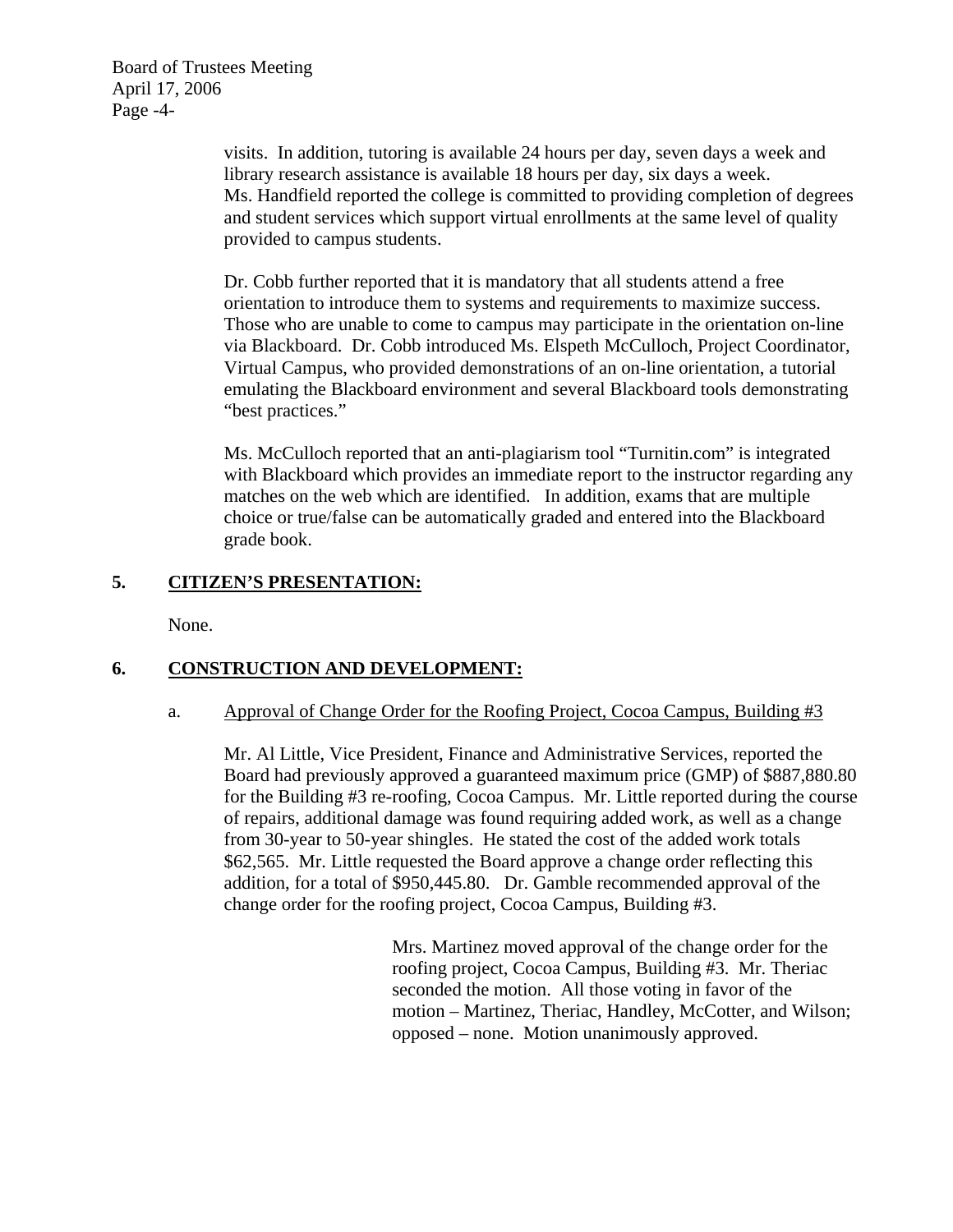### **7. OLD BUSINESS:**

#### a. Report on Pending Legal Actions – Mr. Matheny

Mr. Joe Matheny, college Attorney, reported that the Palm Bay Academy is aware the Board voted to extend the contract closing deadline with certain conditions and have verbally agreed to the conditions. Mr. Matheny reported he prepared an extension contract which has been forwarded to their attorney. The deposit monies and monthly extension fee of \$10,000 for April have not yet been received, but should be payable once all parties sign the document.

Mr. Matheny further reported that the formal contract for Lowe's has been completed and is in the process of obtaining signatures of all parties. He stated that documents should be fully executed by the May Board meeting.

## **8. NEW BUSINESS:**

### a. Personnel Actions

The Personnel Actions were presented to the Board for information only; with no further action required.

b. Approval of Out-of-Country Travel for Study Abroad Program

Approved - consent agenda.

c. Request for Future Board Meeting/Workshop Agenda Items

Although the items were already on the Workshop listing, the Board further discussed the topics of college recruitment process and books/bookstore requests being presented at a near future Board meeting workshop.

### **9. FINANCIAL ACTIONS:**

a. Approval of the March Monthly Summary of Income and Expenditures

Approved – consent agenda.

b. Approval of DSO Quarterly Reports

Approved – consent agenda.

c. Approval of Budget Amendment

Approved – consent agenda.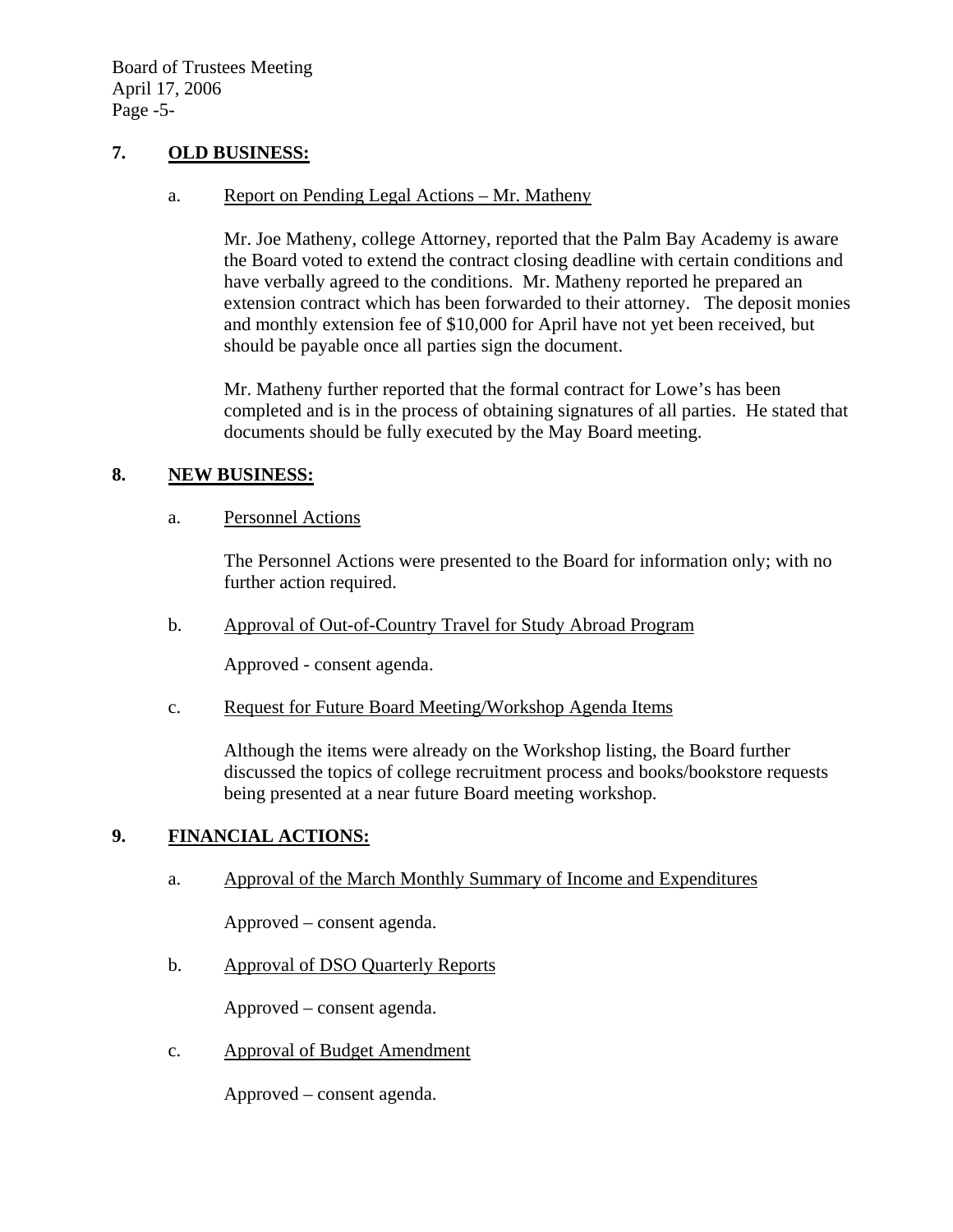Board of Trustees Meeting April 17, 2006 Page -6-

### **10. REPORT OF THE PRESIDENT:**

#### a. UCF Consortium Rollout Luncheon

Dr. Gamble reported the University of Central Florida (UCF) Consortium Rollout event sponsored by the Orlando Chamber on April 4 was a great success. Mr. Handley reported the presentation was excellent and was well attended by many community and educational dignitaries. Mrs. Martinez reported the teamwork shown between UCF and the four community colleges is evidence of strategic thinking for the state. She also reported that a wide variety of disciplines and aspects of the region's economy were represented.

Dr. Gamble reported steady progress is being made toward the final consortium agreement and partnership. Dr Fettrow is working diligently on student service documents depicting the partnership which are expected to be ready for distribution in the fall.

#### b. Institutional Planning/Accountability to the Board of Trustees

 Dr. Gamble reported that the schedule reflecting Institutional Planning/ Accountability deadlines in accordance to the State and Board policies have been provided to the Board.

### c. Upcoming Board Meeting Schedule

It was the consensus of the Board that a Board meeting not be held in July.

Further, it was the consensus of the Board that a Board Workshop regarding next year's budget objectives will be held at noon preceding the Board meeting on May 22.

### d. Graduation

Dr. Gamble reported graduation will be held on Saturday, May 20, at the King Center for the Performing Arts. The 1:00 p.m. ceremony will be for Melbourne and Palm Bay graduates and the 4:00 p.m. ceremony for Cocoa, Titusville and Health Science graduates. He further reported that Representative Thad Altman will be present to receive the Distinguished Alumnus award at the 4:00 p.m. ceremony.

Dr. Gamble reported Trustee Wilson will provide remarks at both ceremonies. He requested other trustees to advise Ms. Terry Martin regarding their attendance plans, if they have not already done so.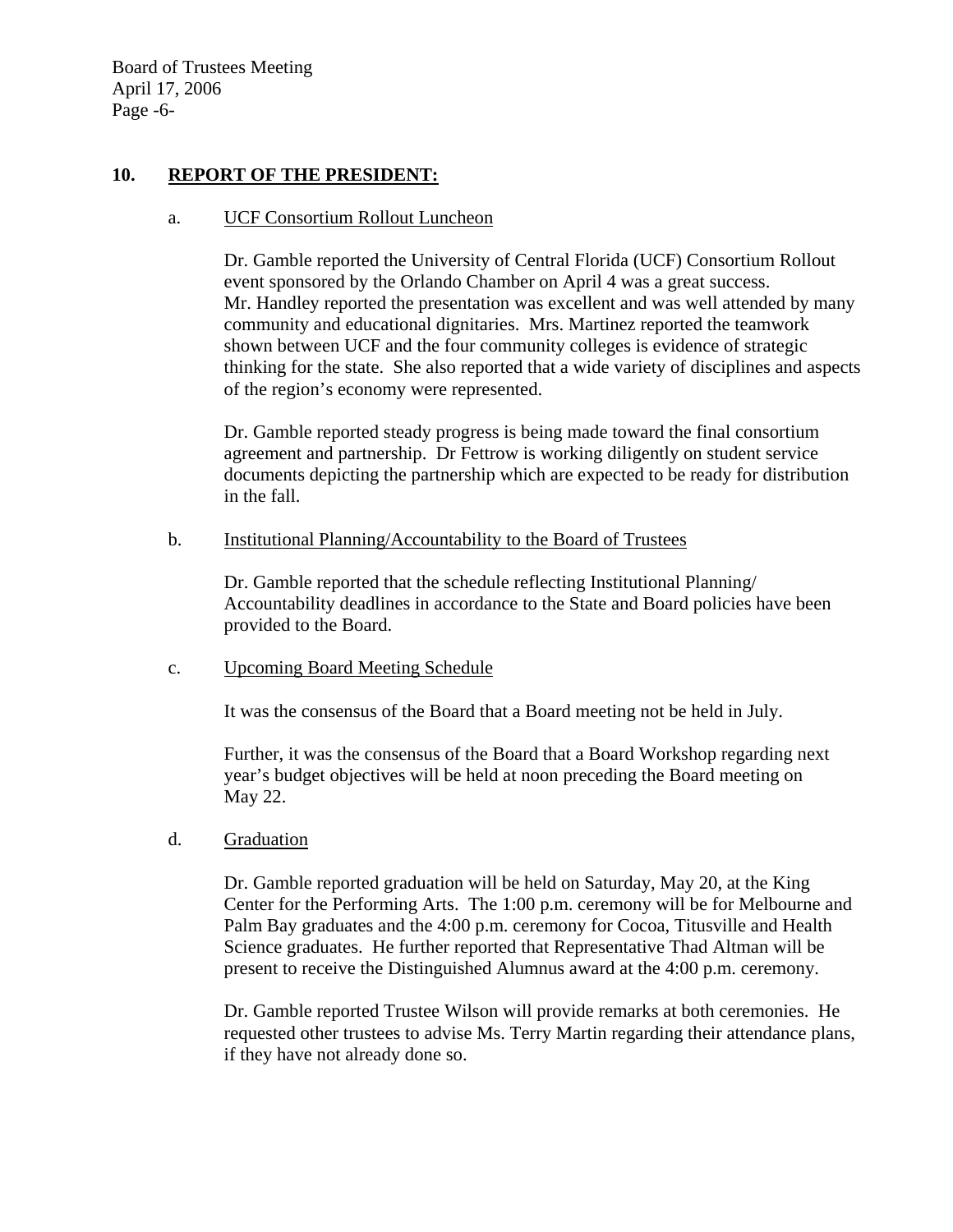Board of Trustees Meeting April 17, 2006 Page -7-

#### e. Council of Presidents Teleconference

Dr. Gamble reported he participated in a teleconference with the Council of President's leadership regarding the current state legislative action. He reported that the budget is hopeful at this point, with the Governor being supportive, although there appears to be a shortfall in the Senate. Dr. Gamble further reported both the House and Senate have made more than \$20 million previously earmarked for the community college sector available for state grants to all public and private institutions. He noted that University and K-12 monies were not utilized for these grants. Dr. Gamble reported that the status of PECO funds is adequate. He further reported that a proposed change in Cosmetology program rules and laws could be significant, breaking certifications into three distinct areas, and requiring additional hours. Dr. Gamble also reported the excess hours bill (student has to pay full tuition if more than 72 hours completed) is currently a split vote. If the vote remains split, it will fail. Dr. Gamble encouraged the trustees to communicate with the legislators.

f. ACCT 2006 Annual Leadership Congress

Dr. Gamble reported the ACCT 2006 Annual Leadership Congress meeting is scheduled to be held in Orlando, October 11-14, 2006. In light of the meeting's convenient location, he encouraged the trustees' attendance.

g. 2006 Financial Audit

Dr. Gamble reported the 2006 financial audit has been completed without exception, and he recognized Mr. Little and his organization for this commendable accomplishment.

h. Op.Ed. Article in Florida Today

Dr. Gamble reported that he has prepared an opposite/editorial page (Op.Ed.) article, which he expects to be published this week in the "Florida Today" newspaper.

i. BCC Administrative Negotiation Team

Dr. Gamble reported he has assigned the BCC Administrative Negotiation team for upcoming negotiations. In addition, he confirmed plans to engage Jesse Hogg as the negotiating attorney.

j. Summer Schedule

Dr. Gamble reported the Summer 2006 schedule was distributed for the Board members' information.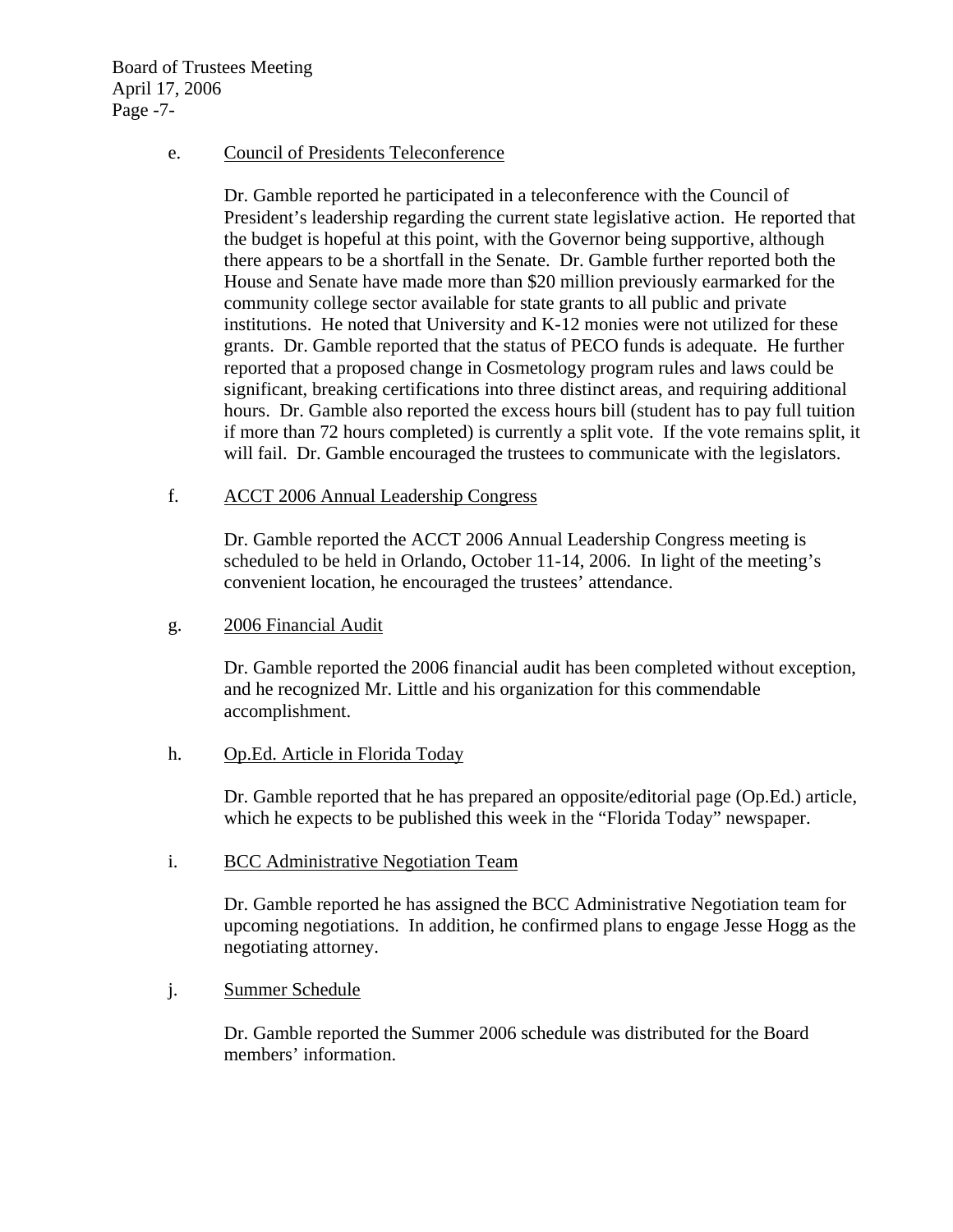Board of Trustees Meeting April 17, 2006 Page -8-

### **11. COMMITTEE REPORTS**

a. Architect Selection – Mrs. Martinez

No report.

b. Alumni Association – Mrs. Wilson

No report

c. BCC Foundation – Mr. Theriac

Mr. Theriac reported a new Foundation Executive Director was selected, and they are awaiting news regarding acceptance of the offer.

d. Cocoa Village Playhouse – Mr. McCotter

Mr. McCotter deferred to Dr. Fettrow who reported the Cocoa Village Playhouse (CVP) is diligently working toward preparation of the show "Grease" which opens this week. Dr. Fettrow further reported that financial projections reflect a break-even or better year financially. Dr. Fettrow further reported that the CVP fundraising "It's A Wrap" event is planned for May 5, with sponsorship pledges already exceeding \$42, 000.

e. Insurance Committee – Mrs. Martinez

No report.

f. King Center for the Performing Arts (King Center) – Mr. Handley

Mr. Handley reported the King Center is doing well and they are projecting a breakeven or better year financially. He reported three new shows have recently been added to the schedule.

g. Planetarium – Mr. Handley

No report.